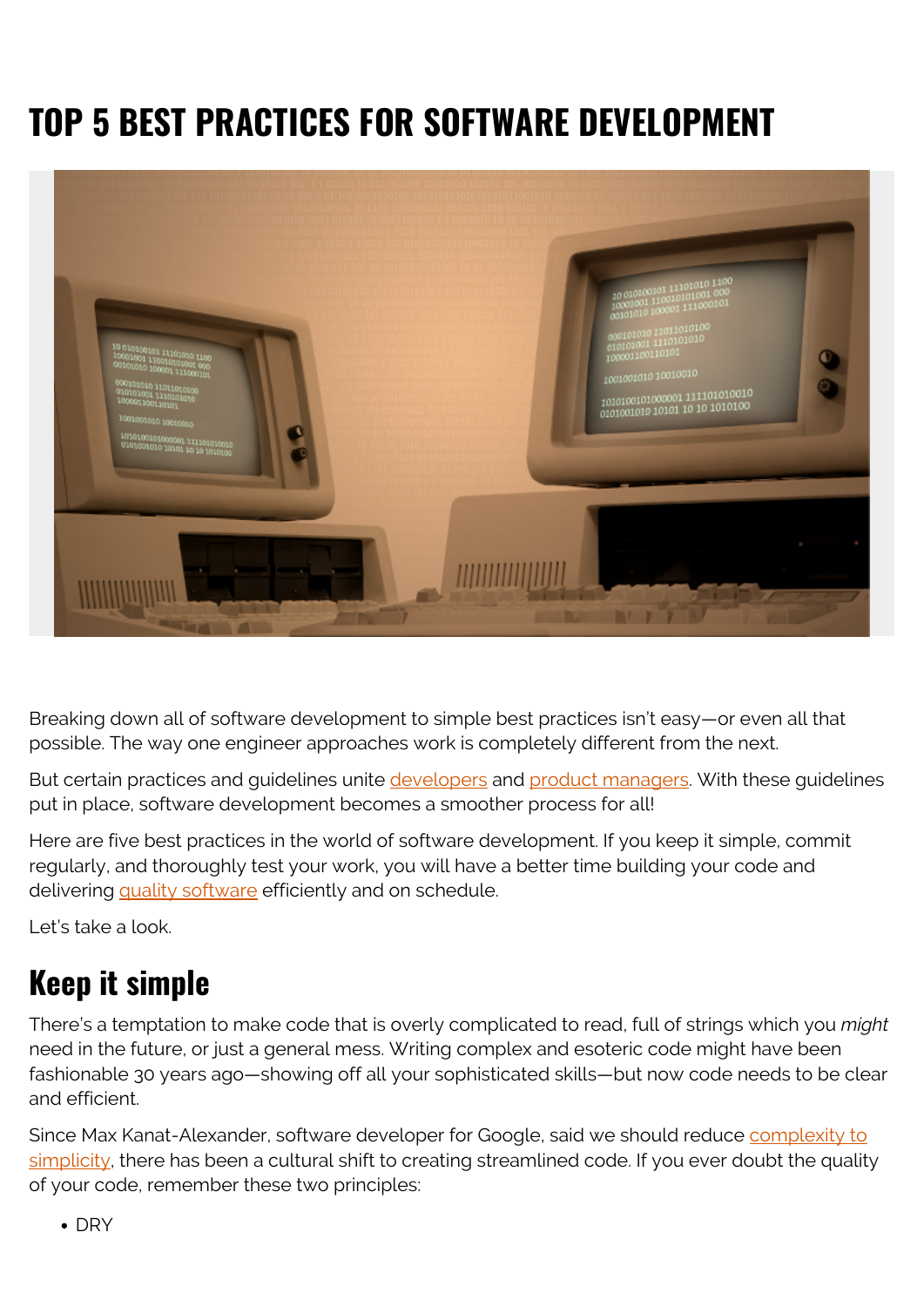YAGNI

#### **DRY: Don't repeat yourself**

[Don't Repeat Yourself](https://deviq.com/principles/dont-repeat-yourself). Computers are smart. They're not like humans who constantly need to be told something in order to remember it. Tell your computer once and it will know it until you tell it to forget it.

|                                                          | 1 class Repeat                   |
|----------------------------------------------------------|----------------------------------|
| 2                                                        | def print_message                |
| 3                                                        | puts "I Will Not Repeat My Code" |
| $\overline{4}$                                           | puts "I Will Not Repeat My Code" |
| 5                                                        | puts "I Will Not Repeat My Code" |
| 6                                                        | puts "I Will Not Repeat My Code" |
| 7                                                        | puts "I Will Not Repeat My Code" |
| 8                                                        | puts "I Will Not Repeat My Code" |
| 9                                                        | puts "I Will Not Repeat My Code" |
| 10                                                       | end                              |
| $11$ end                                                 |                                  |
| Don't repeat yourself for the sake of repeating yourself |                                  |

([Source](https://medium.com/code-thoughts/dont-repeat-yourself-caa413910753))

That's why duplication is waste. Whether that's waste lines in code or wasted time in the process, repeating yourself is just wasting time and putting greater strain on the code, your budget, and you. The DRY principle might not apply in every single instance, but it's a great guideline.

In sum: Avoid repetition—instead, look at [abstraction,](https://blogs.bmc.com/blogs/abstraction-layers/) [automation,](https://blogs.bmc.com/blogs/automation-in-devops/) and intelligent implementation of code.

### **YAGNI: You are not gonna need it**



make it now [\(Source\)](https://xkcd.com/974/)

[You Are Not Gonna Need It.](https://deviq.com/principles/yagni) Would you build a bridge over a small stream in case it becomes a crashing white water river? Probably not, right? Because that's unnecessary, even if it *might* save headaches later down the line.

If you don't need a piece of code now, don't include it. Always focus on the task at hand and don't try to second guess what the future will bring. You're a programmer, not a mystic. Even if you were correct in guessing where the project would eventually lead you, there's a possibility that you'll find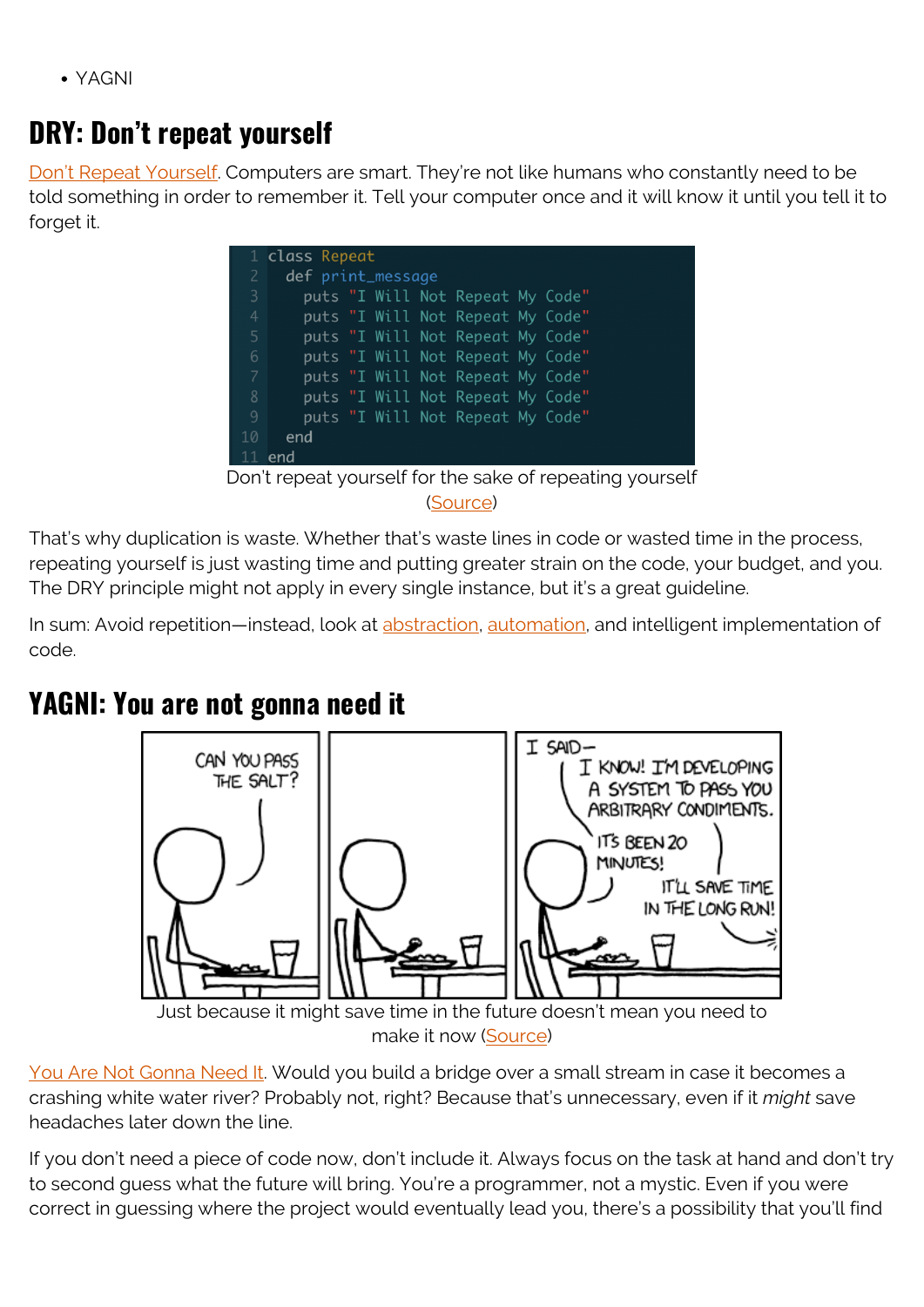it isn't exactly how you planned it.

Besides, adding code that isn't immediately important wastes time and resources that you *probably* can better spend elsewhere.

## **Have a backout plan**

Experimenting and changing things as you go is an easy way to cut down on revision time later. But it is also a surefire way to take your code far in the wrong direction, with no easy way back.

Instead, commit your work often and regularly. This way you'll always be able to rewind to a point where you hadn't got lost in the weeds.

This is a habit, one that is very much something you don't really appreciate the value of until it's too late. If you don't keep committing, you could be adding days or weeks to your projects as you try to find the error, correct it, and then start again on a different path. Even there, there's no guarantee that the new path will be the right one—that's the perfect moment to make a commit, anyway!

*(Learn how to set up a [CI/CD pipeline](https://blogs.bmc.com/blogs/ci-cd-pipeline-setup/).)*

## **Test, test, and test again**

Big software companies don't wait until all of their code is in place before they put it through rigorous testing—neither should you. [Continuous testing](https://blogs.bmc.com/blogs/devops-continuous-testing/) over the long-term will give you a better understanding of:

- The code you've already created
- What you still have to do

Few things are more difficult than looking at what you've written and trying to pinpoint the single error that is causing a nasty bug in your system. Even if you are prone to three-day, coffee-fueled writing sessions, you need to build testing into your workflow.

Get started with continuous testing by:

- Understanding the key concepts in [DevOps testing](https://blogs.bmc.com/blogs/devops-testing/).
- Considering [shift left testing](https://blogs.bmc.com/blogs/what-is-shift-left-shift-left-testing-explained/), which helps find and prevent detects early in the software development lifecycle.
- [Automating testing](https://blogs.bmc.com/blogs/testing-automation/) at regular intervals throughout the process will help you get much needed feedback on your possibly buggy code. Let bots point out your mistakes and then you can focus on correcting them and moving your project forward.
- Exploring the growing world of [testing as a service \(TaaS\).](https://blogs.bmc.com/blogs/taas-testing-as-a-service/) If automated or large-scale testing isn't possible, TaaS is particularly useful for small companies or teams with too much on their plates.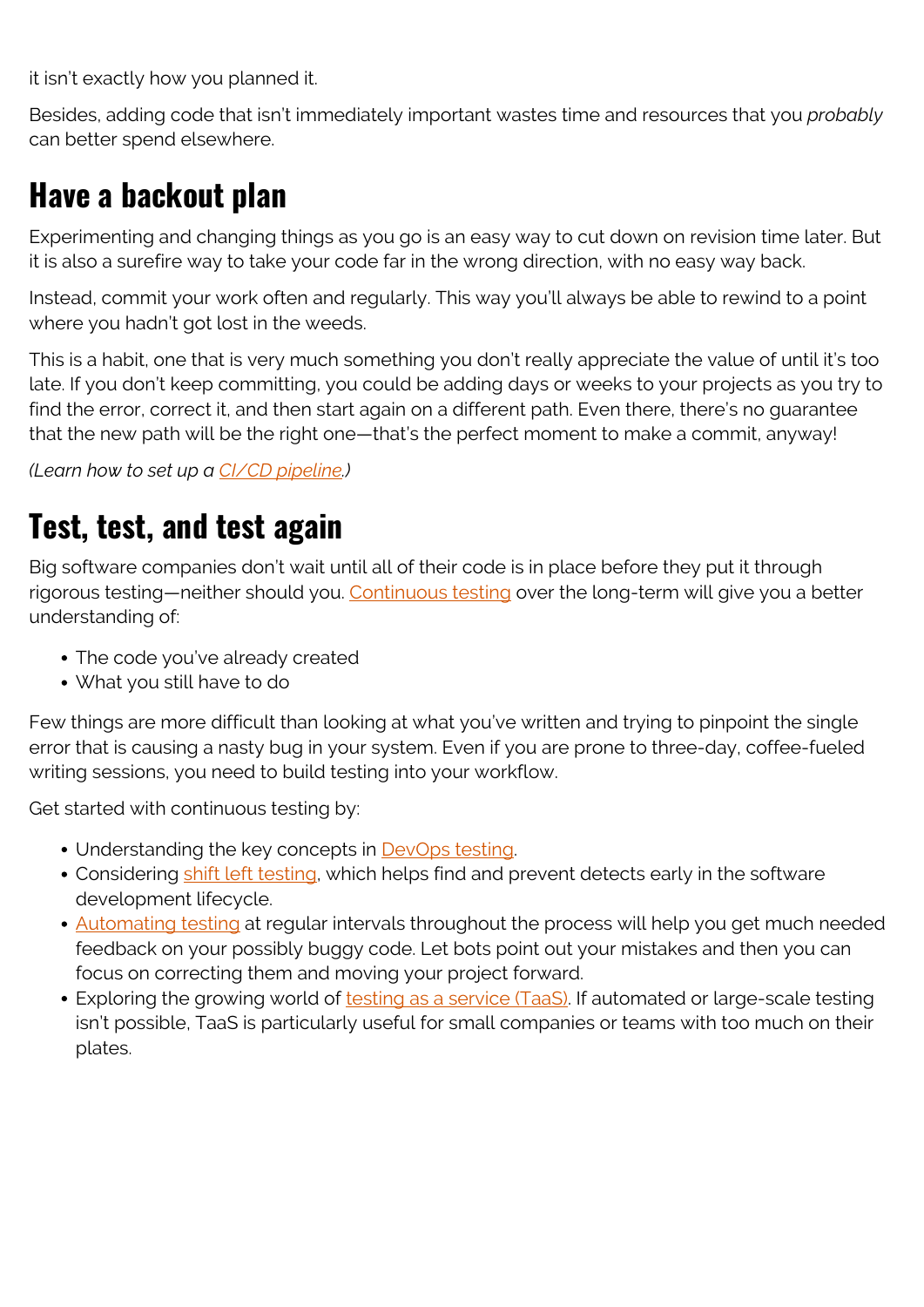

## **Understand how to estimate**

When you are [managing a software project,](https://blogs.bmc.com/blogs/software-project-management/) whether as a part of a development team or as a freelancer, you need to have realistic goals about your time requirements and budgeting. Making quality code isn't just writing the code—it's taking the time to write it well and revise it to be even better.

If you are rushed into finishing jobs, you will write less-than-standard code. Unrealistic time constraints do no one any favours and they lead to compounding [technical debt](https://blogs.bmc.com/blogs/technical-debt-explained-the-complete-guide-to-understanding-and-dealing-with-technical-debt/).

Make agreements that allow you the time to develop properly. Both you and your client will be happier as a result.